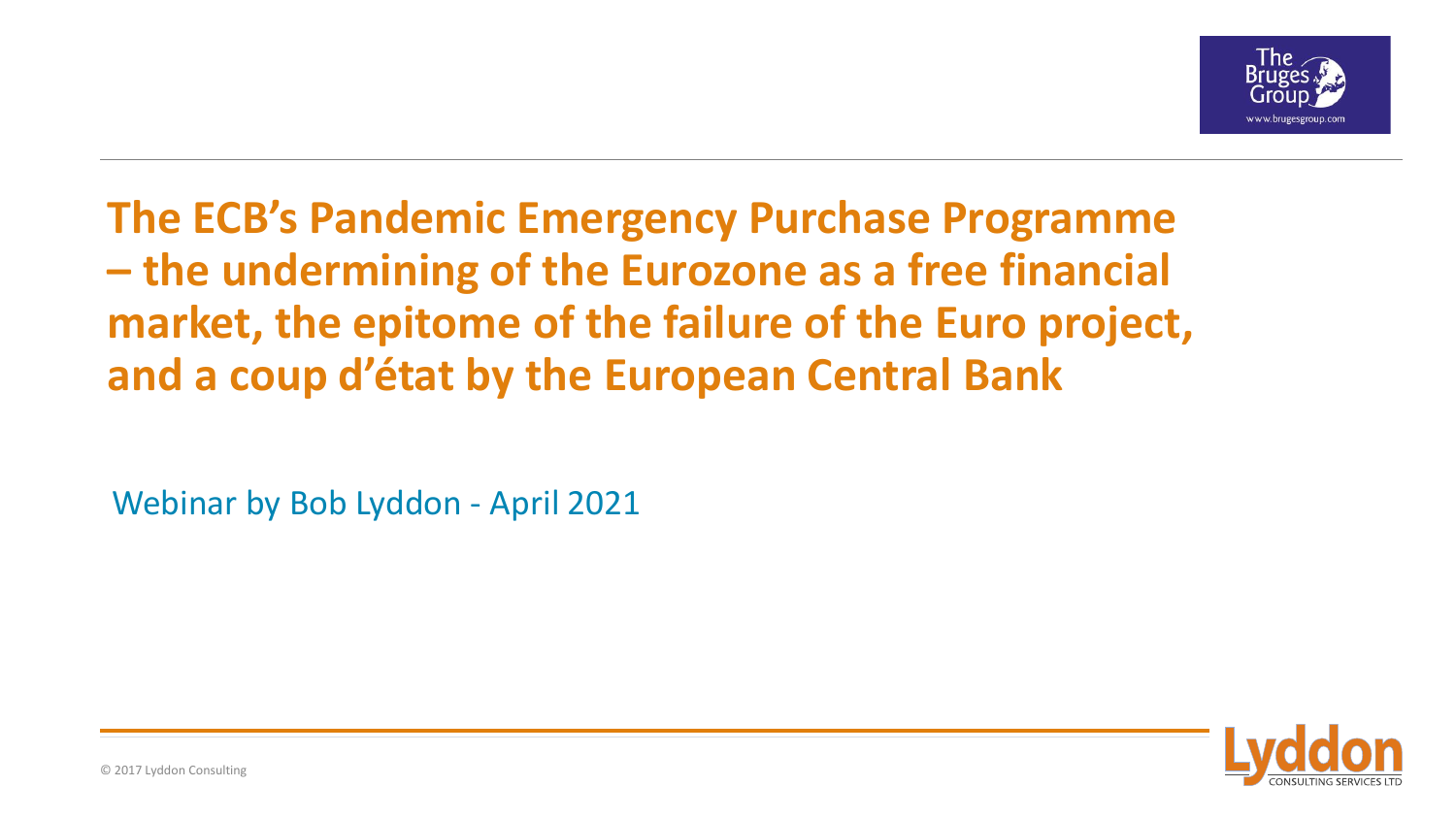# Housekeeping



- This webinar is intended to last 35 minutes:
	- 20 minute presentation
	- 15 minutes for questions and discussion
- Please could you mute your microphones during the presentation
- I will not be able to see the Chat Box while presenting…but please feel free to exchange comments amongst yourselves
- The intention is to give a tour of the paper now issued through Bruges Group
- The full paper is available on the Bruges Group website [www.brugesgroup.com](http://www.brugesgroup.com/)
- It is also available on my website [www.lyddonconsulting.com](http://www.lyddonconsulting.com/)
- …along with this Powerpoint and:
	- Article version
	- Bullet point version

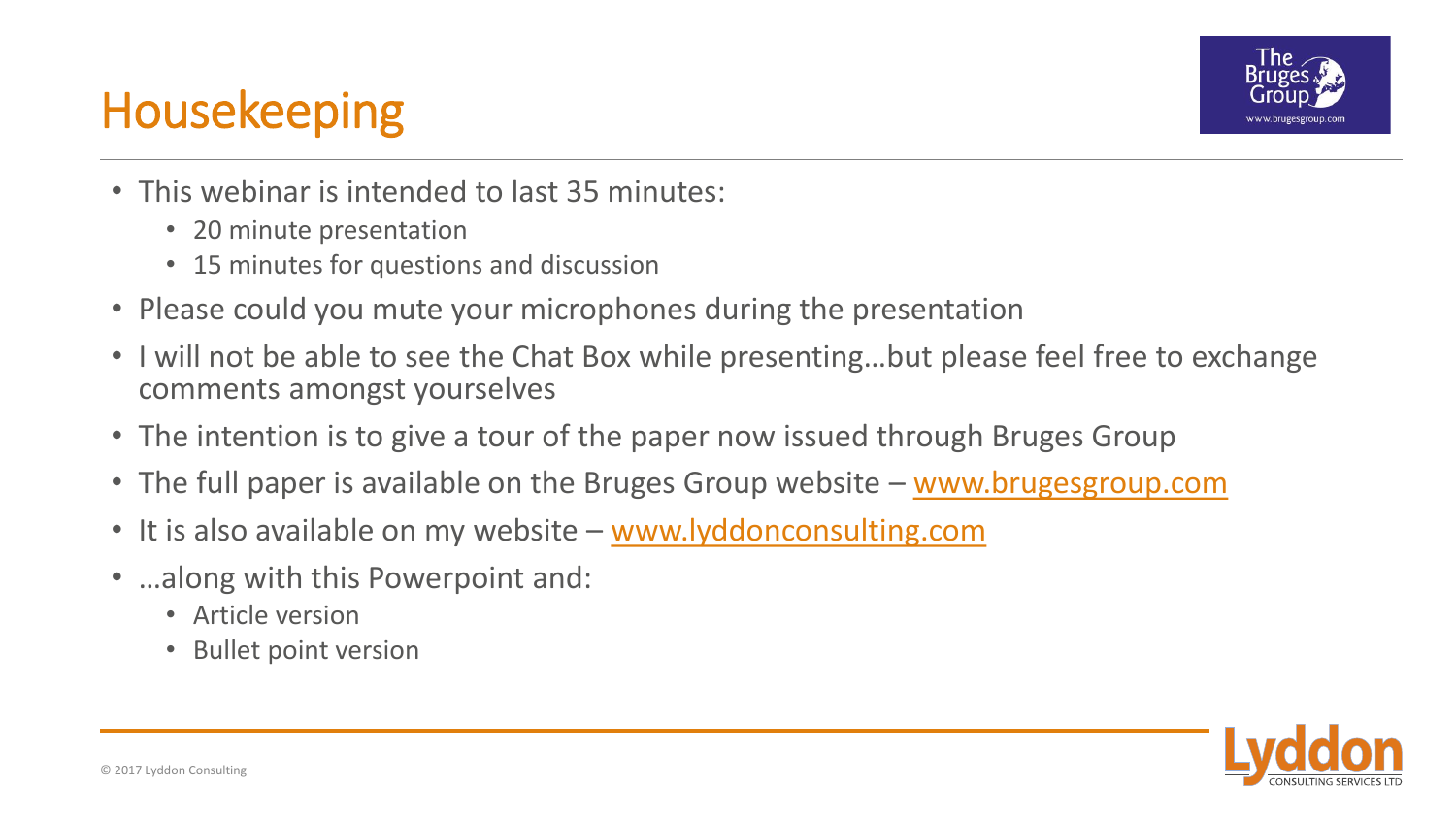### Executive Summary



- The Pandemic Emergency Purchase Programme (the PEPP) represents a definitive undermining of the Eurozone as a free financial market
- It is the epitome of the failure of the euro, which promised free, deep and liquid capital markets
- Eurozone financial mechanisms own and control as collateral at least half of all bond supply, and possibly more
- Yields are near zero, liquidity is diminishing, and safety is debased
- The fundamental equation of a free financial market has been demolished: that any assets admitted for trading in it should offer a transparent mix of Safety, Liquidity and Yield
- Safety has been compromised in particular by the ECB's credit quality relaxation measures
- To cap it all the ECB has awarded itself a mandate for the PEPP that laughs in the face of the safeguards in the pre-existing Public Sector Purchase Programme from which the German Constitutional Court (the BVG) took comfort

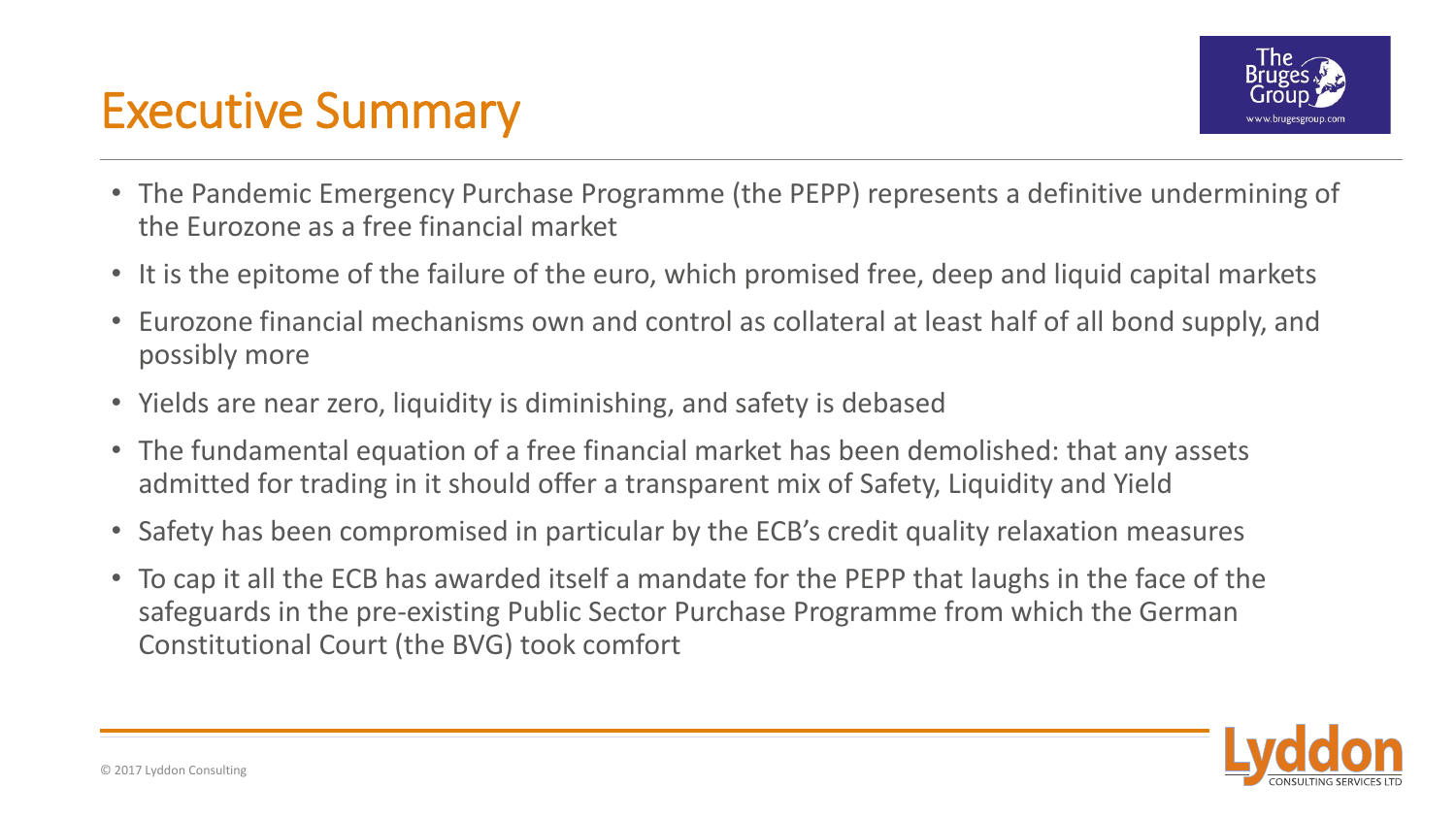### PEPP characteristics



#### Permitted size

- Initial ceiling of €750 billion on 24/3/20
- Increased to €1.35 trillion on 4/6/20
- Increased again to €1.85 trillion on 10/12/20

#### Actual size

- €75 billion a month
- €700 billion on 30/11/20
- €718 billion on 11/12/20
- €932 billion on 26/3/21
- €918 billion of headroom

#### Assets

- Can buy all asset types permitted under preexisting Asset Purchase Programmes
- Public sector bonds can be bought in the primary market and not just in the secondary market

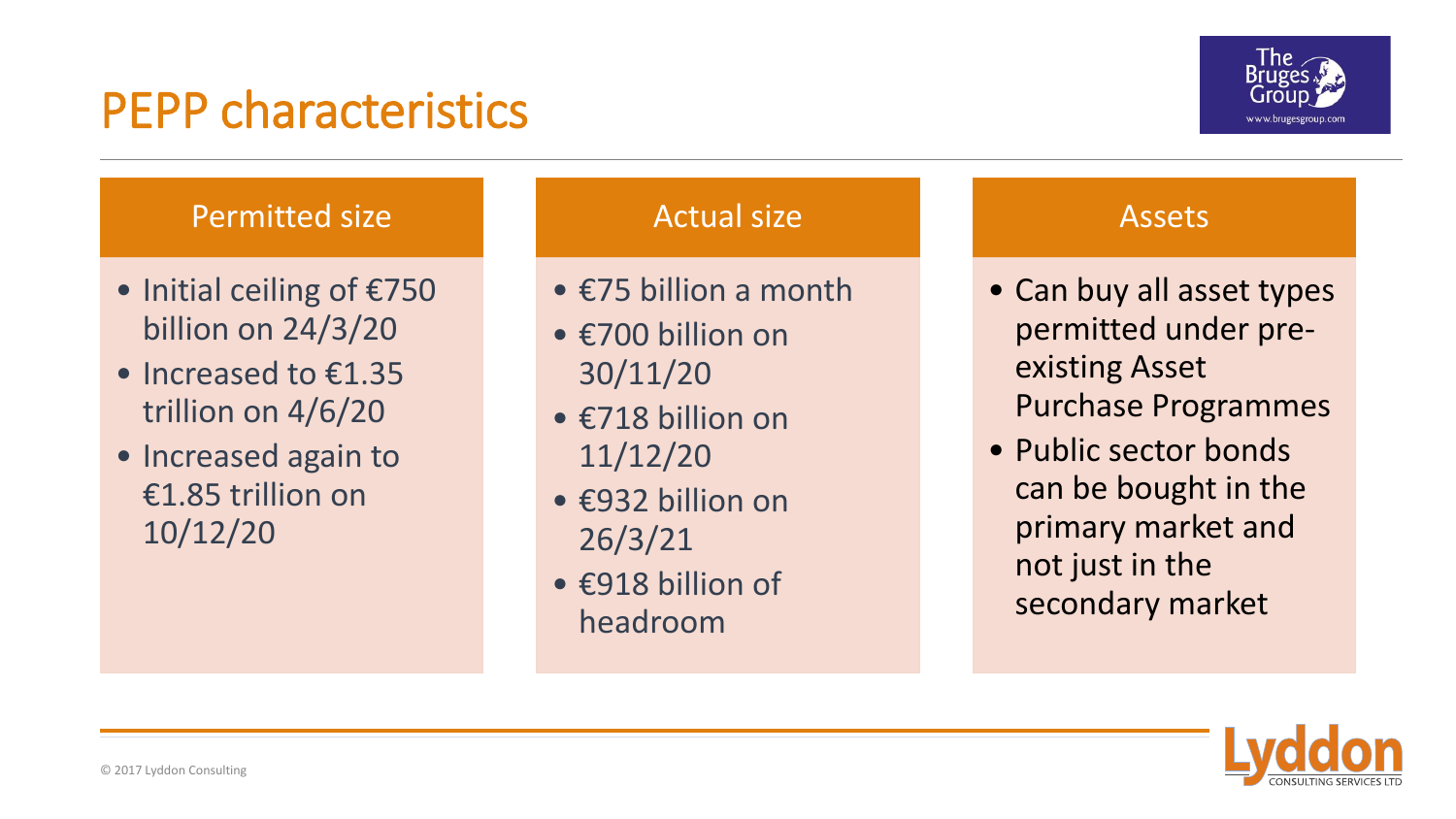### PEPP characteristics



#### Safety

- Based on public credit ratings but compromised by EU control of rating agencies
- Can buy and hold bonds of Speculative Grade down to BB
- Can buy bonds backed by banks' "credit claims" without their having a public rating

#### **Liquidity**

- The PEPP, like other ECB programmes, is a Buyand-hold operation
- Large blocks of stock do not trade
- Private and speculative investors no longer participate in the market
- There is one major buyer – the Eurosystem

#### Yield

- Low or even negative
- Kept there by Eurosystem intervention
- Who else would buy the paper?
- Who else could the Eurosystem sell it to?
- Spares Member States billions in debt interest

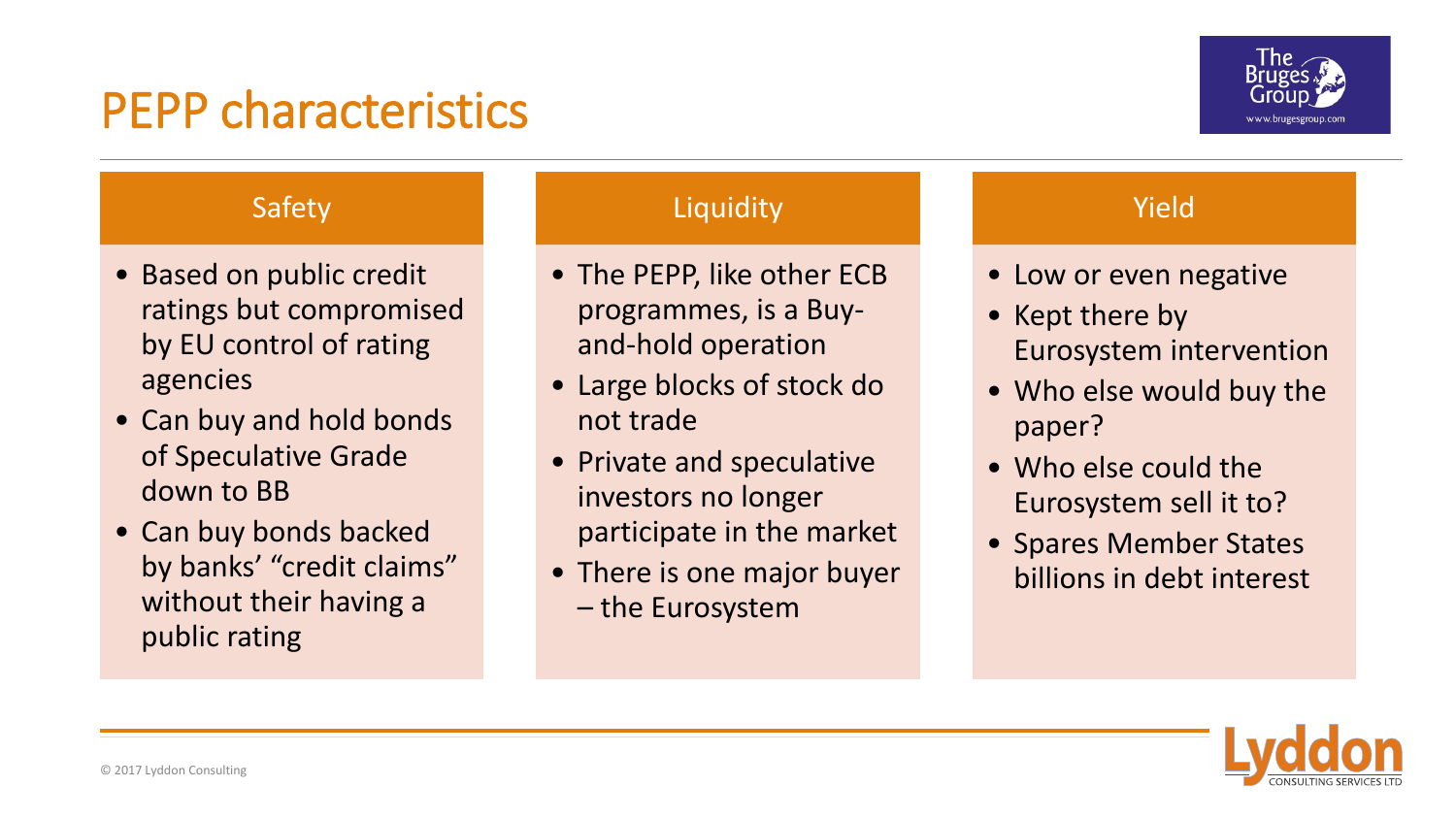# Make-up of the PEPP portfolio



- This was the make-up of the PEPP portfolio in November 2020
- Very heavy concentration on public sector securities
- In millions of euros

| <b>Issuer type</b>                                                    |         |  |  |  |  |  |  |
|-----------------------------------------------------------------------|---------|--|--|--|--|--|--|
| Asset-backed securities                                               | 0       |  |  |  |  |  |  |
| Covered bonds                                                         | 3,123   |  |  |  |  |  |  |
| Corporate bonds                                                       | 20,760  |  |  |  |  |  |  |
| Commercial paper                                                      | 24,306  |  |  |  |  |  |  |
| Supranationals (A)                                                    | 41,991  |  |  |  |  |  |  |
| Public sector securities of member states (B)                         | 609,819 |  |  |  |  |  |  |
| Total of public sector securities (A+B)                               | 651,810 |  |  |  |  |  |  |
| <b>Total PEPP</b>                                                     |         |  |  |  |  |  |  |
| Public sector securities as percentage of total PEPP                  |         |  |  |  |  |  |  |
| Public sector securities of member states as percentage of total PEPP | 87%     |  |  |  |  |  |  |

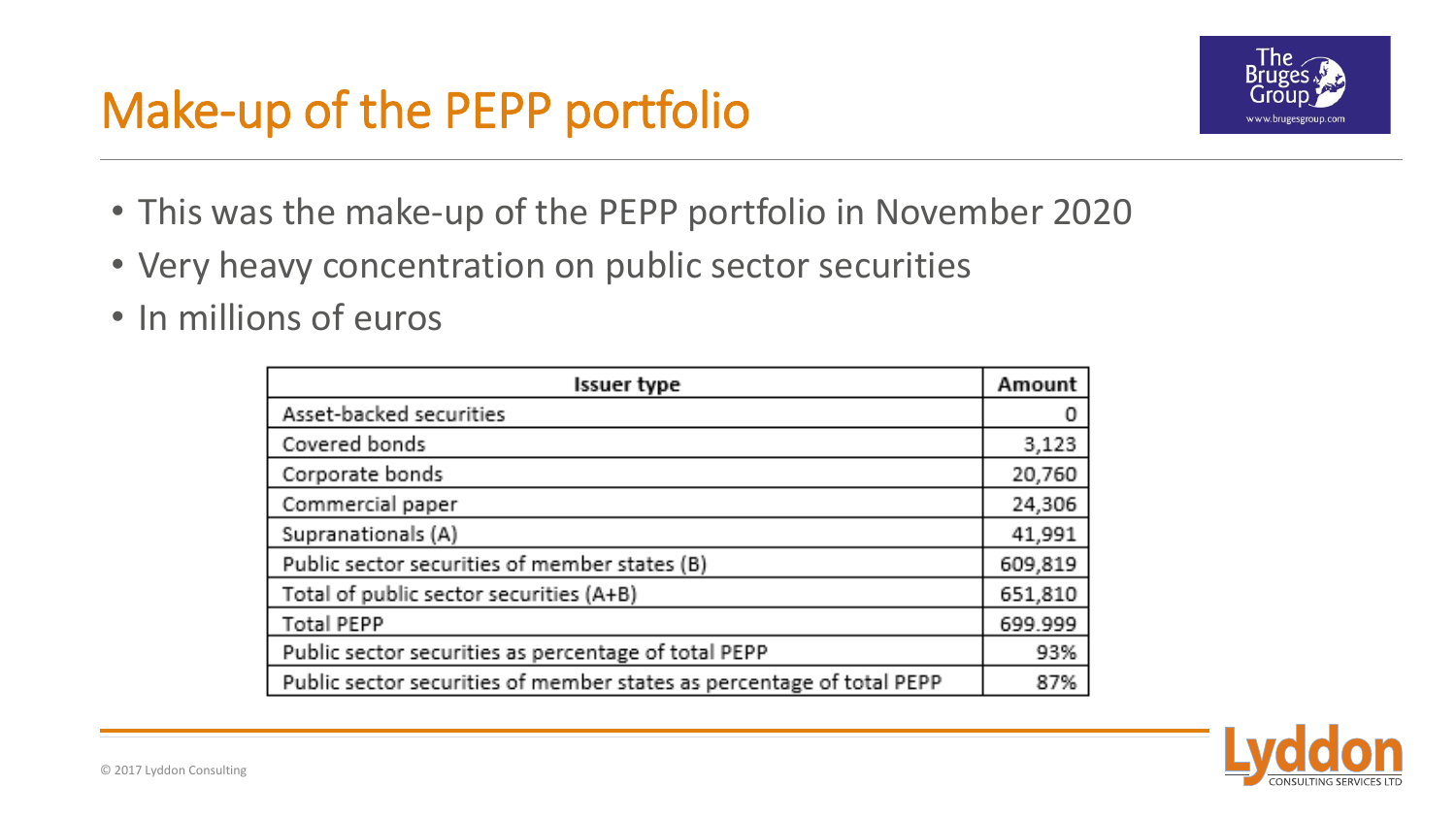

• By our calculations the PEPP has directly purchased – as a minimum – the following percentages of the new, primary market bond issues floated by the following Member States in 2020:

| Country  | Percentage of new bond issues bought by the PEPP |
|----------|--------------------------------------------------|
| Spain    | 64%                                              |
| Portugal | 50%                                              |
| Italy    | 47%                                              |

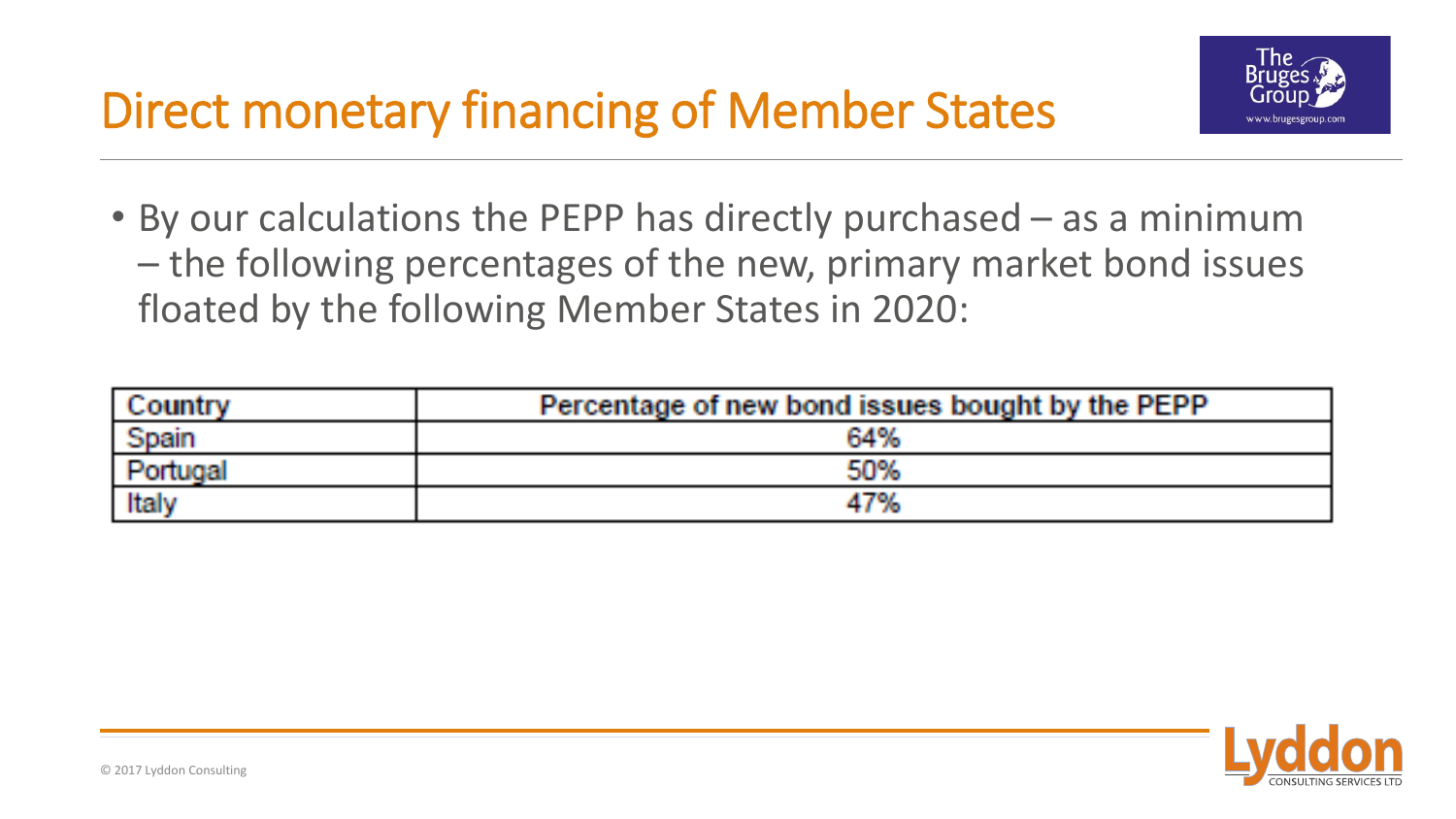## Concentration of control



• By our calculations the Eurosystem owned half of all bonds in Euro as of early December 2020, and it could have been more (in millions of euros):

| Total nominal value of Eurosystem eligible collateral                       | 15,800,000 |  |  |  |  |
|-----------------------------------------------------------------------------|------------|--|--|--|--|
| Collateral lodged in the Eurosystem                                         | 2,600,000  |  |  |  |  |
| TARGET2 net-net balance (end October)                                       | 323,700    |  |  |  |  |
| TARGET2 creditors - balance (end October)                                   | 1,546,200  |  |  |  |  |
| TARGET2 debtors - balance (end October)                                     | 1,222,500  |  |  |  |  |
| PEPP portfolio                                                              | 718,000    |  |  |  |  |
| Pre-existing APP/Corporate Sector                                           | 243,000    |  |  |  |  |
| Pre-existing APP/Public Sector                                              | 2,309,000  |  |  |  |  |
| Pre-existing APP/Asset-Backed                                               | 29,000     |  |  |  |  |
| Pre-existing APP/Third Covered Bonds                                        | 286,000    |  |  |  |  |
| Total pre-existing APP portfolio                                            | 2,868,000  |  |  |  |  |
| APP + PEPP                                                                  | 3,586,000  |  |  |  |  |
| APP + PEPP + Collateral                                                     | 6,186,000  |  |  |  |  |
| APP + PEPP + Collateral + TARGET net-net balance                            | 6,509,700  |  |  |  |  |
| APP + PEPP + Collateral + TARGET debtors balance                            | 7,732,200  |  |  |  |  |
| Relationship of indicator to total value of Eurosystem eligible collateral: |            |  |  |  |  |
| APP + PEPP                                                                  | 23%        |  |  |  |  |
| APP + PEPP + Collateral                                                     | 39%        |  |  |  |  |
| APP + PEPP + Collateral + TARGET net-net balance                            | 41%        |  |  |  |  |
| APP + PEPP + Collateral + TARGET debtors balance                            | 49%        |  |  |  |  |

**Note**: does not include bonds owned by other parts of the global 'concert party':

- EU supranationals (ESM, EIB, EIF…)
- Public entities at EU Member State level
- Non-EU supranationals (World Bank, IADB, IBRD…)
- Non-EU public entities (Federal Reserve, Bank of England…)

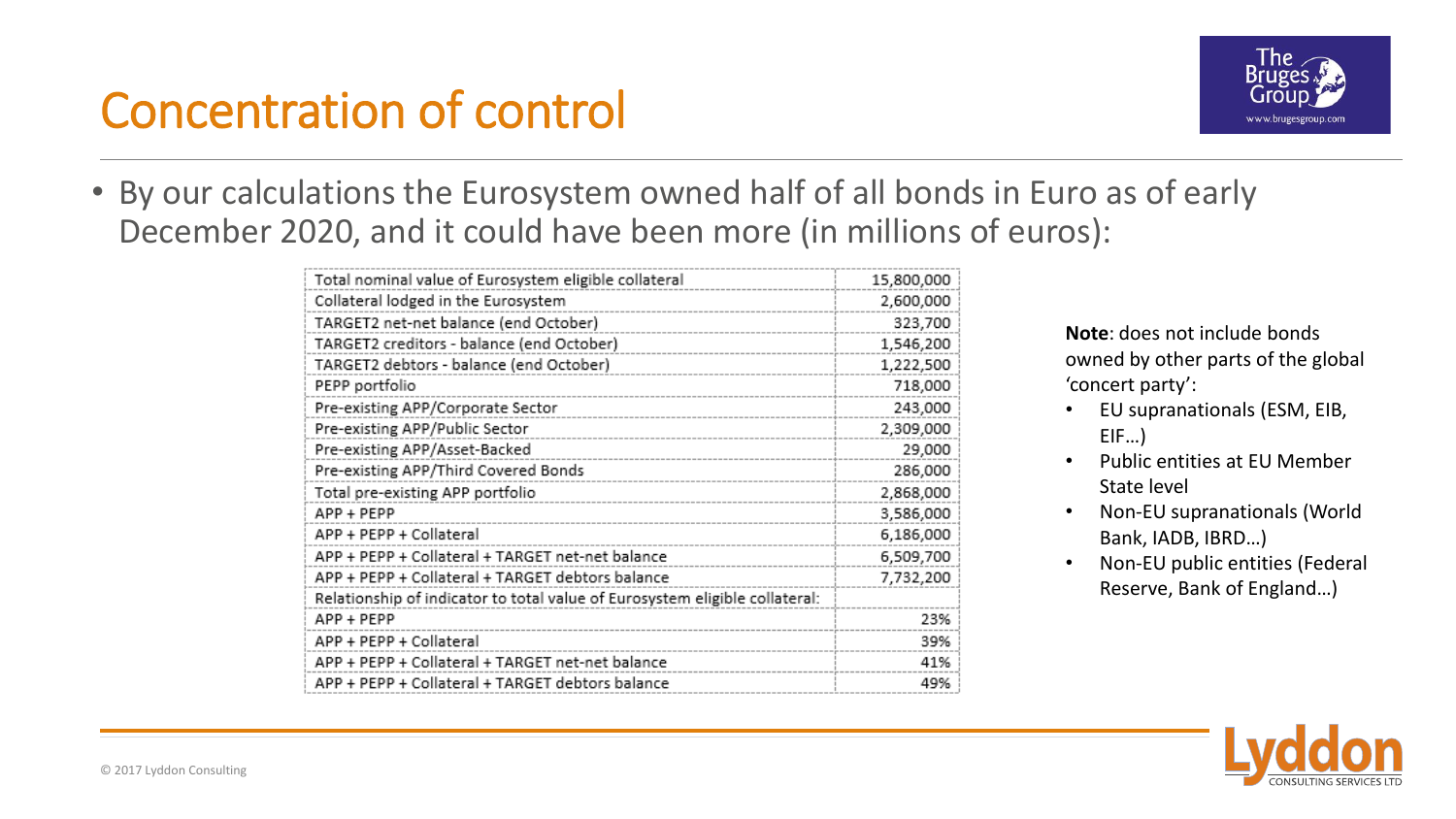# Invisible TARGET2 gross balances



- We included the TARGET2 debtors balance of €1.2 trillion at the end of October 2020 in our €7.7 trillion figure for the total of bonds owned or controlled by the Eurosystem
- It is a reasonable assumption that at least this €1.2 trillion has to be collateralized with eligible bonds

#### **TARGET Balances**

1. TARGET balances of participating NCBs

#### 1.1 Historical data (EUR billions; outstanding amounts at end of period)

|                           | <b>ECB</b>                 | <b>BE</b>          | DF                             | EE               | ΙE                            | GR                 | <b>ESI</b>                                            | <b>FR</b>          | IT                              | <b>CY</b>        | 1V               | LТ               | ТU                 | <b>MT</b>        | <b>NL</b>    | AT                 | PT                 | <b>SI</b>        | <b>SKI</b>         | FII          | $U4$ <sup>1)</sup> |
|---------------------------|----------------------------|--------------------|--------------------------------|------------------|-------------------------------|--------------------|-------------------------------------------------------|--------------------|---------------------------------|------------------|------------------|------------------|--------------------|------------------|--------------|--------------------|--------------------|------------------|--------------------|--------------|--------------------|
| 2009<br>2010              | 40<br>$-224$               | $-42.5$<br>$-13.9$ | 1777<br>325.6                  |                  | $-53.5$<br>$-145.2$           | $-49.0$<br>$-87.1$ | $-41.1$<br>$-50.9$                                    | $-62.0$<br>$-28.3$ | 54.8<br>34                      | $-7.1$<br>$-6.4$ |                  |                  | 52.5<br>67.9       | $-0.8$<br>$-1.2$ | 15.4<br>40.5 | $-19.6$<br>$-27.5$ | $-23.4$<br>$-59.9$ | $-3.3$<br>$-2.1$ | $-14.5$<br>$-13.3$ | 95<br>19.7   | 32<br>1.1          |
| 2011                      | 42.2                       | $-52.9$            | 4631                           |                  | $0.6 - 120.4 - 104.8 - 175.0$ |                    |                                                       |                    | $-774 - 1914$                   | $-7.9$           |                  |                  | 109.4              | $-0.4$           | 1528         | $-34.6$            | $-60.9$            | $-27$            | $-13.6$            | 66.0         | 7.9                |
| 2012                      | $-22$                      |                    | $-382$ 655.7                   | 17               | $-79.3$                       |                    | $-98.4 - 337.3$                                       |                    | $-54.8 - 255.1$                 | $-7.5$           |                  |                  | 106.2              | $-0.2$           | 120.8        | $-39.9$            | $-66.0$            | $-4.4$           | 0.9                | 70.6         | 27.4               |
| 2013<br>2014              | $-67$<br>$-236$            |                    | $-155$ 5102<br>$-124$ 460.8    | 18<br>32         | $-55.1$<br>$-227$             |                    | $-511 - 2137$<br>$-49.3 - 189.9$                      |                    | $-16.2 -229.1$<br>$-170 - 2089$ | $-6.8$<br>$-2.5$ | $-0.8$           |                  | 103.7<br>105.1     | $-07$<br>$-1.9$  | 46.1<br>19.4 | $-39.2$<br>$-30.1$ | $-59.6$<br>$-54.6$ | $-1.0$<br>24     | 27<br>22           | 22.2<br>19.7 | 8.0<br>0.9         |
| 2015                      | $-83.8$                    |                    | $-77.5842$                     | 28               | $-30$                         |                    | $-944 - 2541$                                         |                    | $-292 - 2489$                   | 24               | $-1.3$           |                  | 02, 1476           | $-0.9$           | 547          | $-292$             | $-617$             | 02               | 0.5                | 201          | 1.5                |
| 2016                      | $-159.7$                   |                    | $-18.6$ 754.3                  | 0.9              | $-1.0$                        |                    | $-72.3 - 328.1$                                       |                    | $-13.8 - 356.6$                 | 59               | $-5.3$           | $-36$            | 187.4              | 10               | 87.0         | $-31.2$            | $-71.6$            | $-1.2$           | $-5.1$             | 22.0         | 9.5                |
| 2017                      | $-222.8$                   | $-36.1$            | 906.9                          | 09               | 1.9                           |                    | $-59.4 - 373.7$                                       |                    | 30.0 -439.0                     | 74               | $-6.3$           | $-4.0$           | 192.1              | 43               | 71.0         | $-45.9$            | $-81.2$            | $-1.4$           | 9.0                | 40.4         | 6.1                |
| 2018<br>2019              | $-246.5$<br>$-236.1$       | $-52.9$<br>$-63.7$ | 966.2<br>895.2                 | 0.8<br>06        | 14.3<br>35.4                  |                    | $-28.6 - 401.9$<br>$-25.7 - 392.4$                    |                    | $-2.3 - 482.0$<br>28.5 -439.4   | 7.8<br>8.5       | $-6.2$<br>$-3.8$ | $-5.8$<br>$-0.9$ | 213.0<br>192.4     | 4.5<br>56        | 92.6<br>46.4 | $-45.6$<br>$-46.6$ | $-82.8$<br>$-77.0$ | 1.2<br>34        | 9.7<br>9.3         | 39.8<br>57.1 | 4.6<br>3.3         |
| 2019 Q3<br>O4             | $-244.0$<br>$-236.1$       | $-63.7$            | $-39.9$ 915.3<br>895.2         | 08<br>0.6        | 28.0<br>35.4                  |                    | $-23.2 - 383.5$<br>$-25.7 - 392.4$                    |                    | $-36.7 - 468.0$<br>28.5 -439.4  | 8.2<br>8.5       | $-3.6$<br>$-3.8$ | $-1.8$<br>$-0.9$ | 215.9<br>192.4     | 54<br>56         | 75.6<br>46.4 | $-52.5$<br>$-46.6$ | $-80.6$<br>$-77.0$ | 0.9<br>3.4       | 10.8<br>93         | 69.7<br>57.1 | 30<br>3.3          |
| 2020 Q1<br>O <sub>2</sub> | $-143.6$<br>$-259.9$       |                    | $-52.8$ 935.1<br>$-63.1$ 995.1 | 0.2<br>$-0.3$    | 36.6<br>51.0                  |                    | $-37.0$ $-407.4$ $-109.4$ $-491.6$<br>$-66.3 - 462.4$ |                    | 48.3 -536.7                     | 7.7<br>73        | $-3.4$<br>$-4.0$ | $-0.1$<br>3.8    | 225.1<br>234.7     | 5.7<br>61        | 62.8<br>69.7 | $-37.5$<br>$-36.7$ | $-73.8$<br>$-82.7$ | 4.5<br>75        | 12.6<br>13.7       | 63.4<br>72.4 | 29<br>2.6          |
| 2020 July -289.4          |                            |                    | $-50.91.019.2$                 | $-0.5$           | 51.3                          |                    | $-70.0 - 460.6$                                       |                    | 34.4 -522.2                     | 8.3              | $-4.3$           |                  | 5.5 232.8          | 5.7              | 65.2         | $-33.2$            | $-83.0$            | 6.9              | 11.1               | 70.2         | 32                 |
|                           | Aug. -297.1<br>Sep. -310.7 |                    | -42.81.056.2<br>$-64.31.115.2$ | $-0.5$<br>$-0.6$ | 50.2<br>52.3                  |                    | $-71.7 - 458.5$<br>$-73.3 - 464.7$                    |                    | 11.3 -522.9<br>19.9 - 546.3     | 8.8<br>88        | $-4.5$<br>$-4.4$ | 58               | 5.7 228.9<br>229.3 | 5.9<br>60        | 54.6<br>69.5 | $-43.3$<br>$-48.4$ | $-80.4$<br>$-817$  | 73<br>65         | 10.1<br>10.3       | 78.6<br>66.7 | 3.9<br>4.3         |
|                           | Oct. -323.7                |                    | -48.21.047.3                   | $-0.9$           | 45.4                          |                    | $-73.6$ $-457.2$                                      |                    | 61.8 -519.6                     | 82               | $-4.4$           |                  | 7.1 235.1          | 5.6              | 55.4         | $-36.7$            | $-81.9$            | 6.9              | 92                 | 61.1         | 3.1                |
|                           | Nov. -330.7                |                    | $-32.21.060.3$                 | $-1.2$           | 48.0                          |                    | $-75.2 - 480.4$                                       |                    | 40.4 -494.9                     | 8.5              | $-4.5$           | 80               | 242.2              | 5.5              | 42.3         | $-35.5$            | $-83.3$            | 7.3              | 9.8                | 62.1         | 3.6                |
|                           | Dec -341.5                 |                    | $-65911360$                    | $-10$            | 461                           |                    | $-80.3 - 500.0$                                       |                    | 58.3 -516.0                     | 84               | $-48$            | 58               | 259.3              | 61               | 38.4         | $-374$             | $-802$             | 68               | 77                 | 49.5         | 47                 |

- But  $E1.2$  trillion is already a netted figure
- We do not know the original, gross balances on the 600 current accounts run by the TARGET2 participants with one another
- A higher amount than the  $E1.2$  trillion of net debtors that we are shown might be collateralised with eligible bonds
- The netting is legally spurious anyway and of short duration – it lasts for the 45 minutes at most of the TARGET2 end-of-day, and is then reversed…
- ...and the ECB reports are only for one business day per month

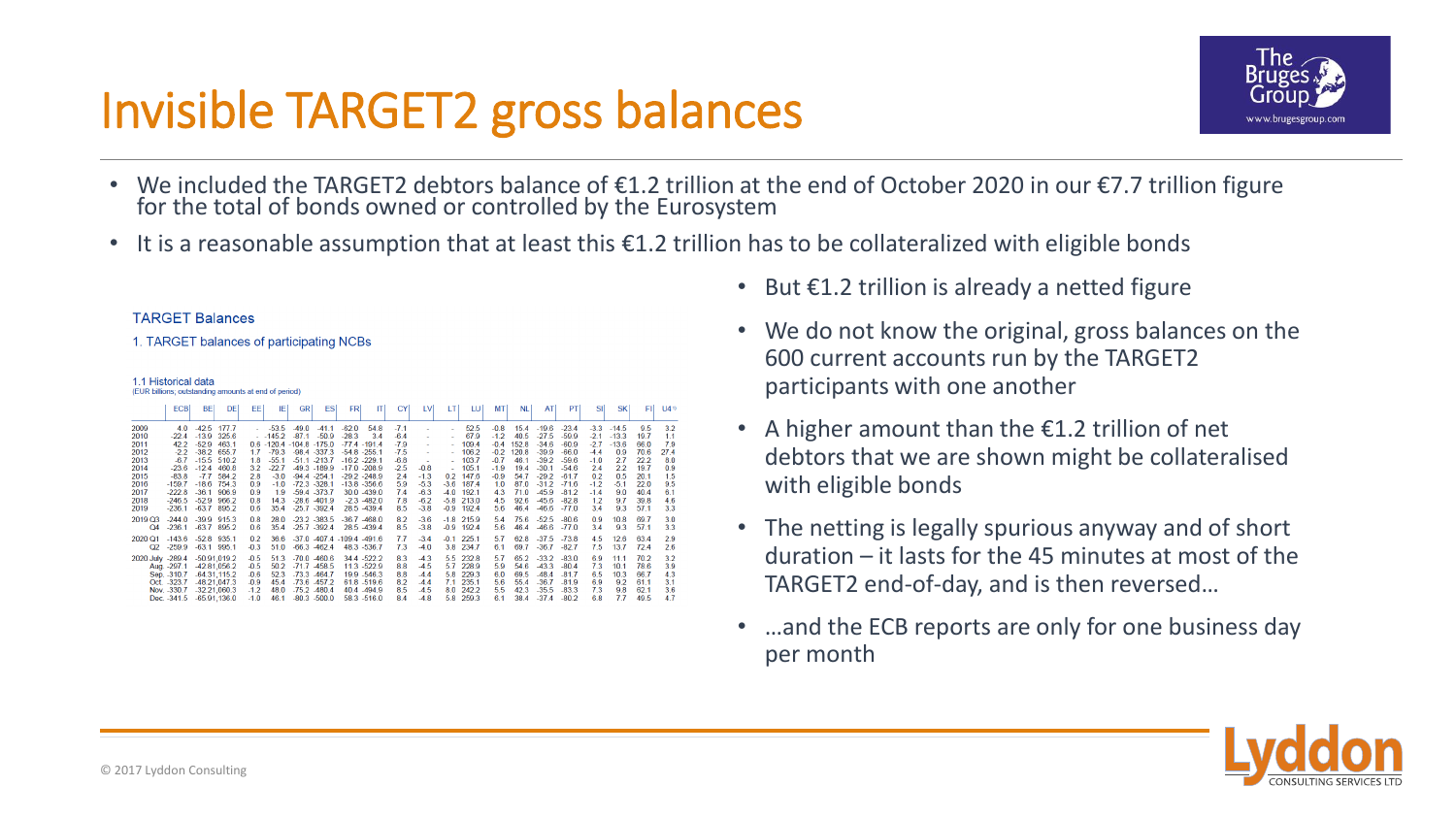# Circumvention of safeguards quoted by BVG



Here is a summary of the conditions of the PEPP that conflict with the comfort and safeguards that the BVG observed in the PSPP

| <b>PEPP condition</b>                            | Which BVG point is countered                 |
|--------------------------------------------------|----------------------------------------------|
| Absence of limitation to activity to the         | Prohibition of direct monetary financing of  |
| secondary market                                 | member states                                |
| Tenuous linkage of the PEPP to price stability   | Democratic control over the ECB and the PEPP |
| ECB Capital Keys need only act as a guideline    | "Purchases are carried out in the accordance |
| for the make-up of the PEPP portfolio            | with the ECB's capital key"                  |
| There are no Purchase Limits in the PEPP         | "The purchase limit of 33% per International |
|                                                  | Securities Identification Number (ISIN) is   |
|                                                  | observed"                                    |
| ECB is granted an unfettered right to amend      | Democratic control over the ECB and the PEPP |
| Decision 2020/440 if they feel that its text     |                                              |
| might hinder their actions                       |                                              |
| The PEPP can buy Republic of Greece bonds        | "Issuer has a minimum credit quality         |
|                                                  | assessment that provides access to the bond  |
|                                                  | markets"                                     |
| The PEPP can buy non-financial commercial        | "Issuer has a minimum credit quality         |
| paper with the lowest short-term public credit   | assessment that provides access to the bond  |
| ratings                                          | markets"                                     |
| Credit assessment can be based on banks' IRB     | "Issuer has a minimum credit quality         |
| methodologies as an alternative to public credit | assessment that provides access to the bond  |
| ratings                                          | markets"                                     |
| Securities do not have to be sold when their     | "Issuer has a minimum credit quality         |
| public ratings fall below "Investment Grade"     | assessment that provides access to the bond  |
| (see following section)                          | markets"                                     |
| Debt securities based on "Credit claims" would   | "Issuer has a minimum credit quality         |
| now be eligible (see following section)          | assessment that provides access to the bond  |
|                                                  | markets"                                     |
| "Credit claims" can include loans with lower     | "Issuer has a minimum credit quality         |
| credit quality, loans to types of debtors not    | assessment that provides access to the bond  |
| accepted in the ECB's general framework, and     | markets"                                     |
| foreign-currency loans. COVID-19 emergency       |                                              |
| loans, guaranteed by a public entity, are also   |                                              |
| eligible (see following section)                 |                                              |

#### • The PEPP can:

- 1. Buy primary market bonds
- 2. Buy whole new issues
- 3. Buy and hold Speculative Grade bonds down to BB
- 4. Buy Republic of Greece bonds
- 5. Ignore the ECB Capital Keys as a rule for the make-up of the PEPP portfolio
- 6. Have its mandate altered by the ECB without reference to the EU organs

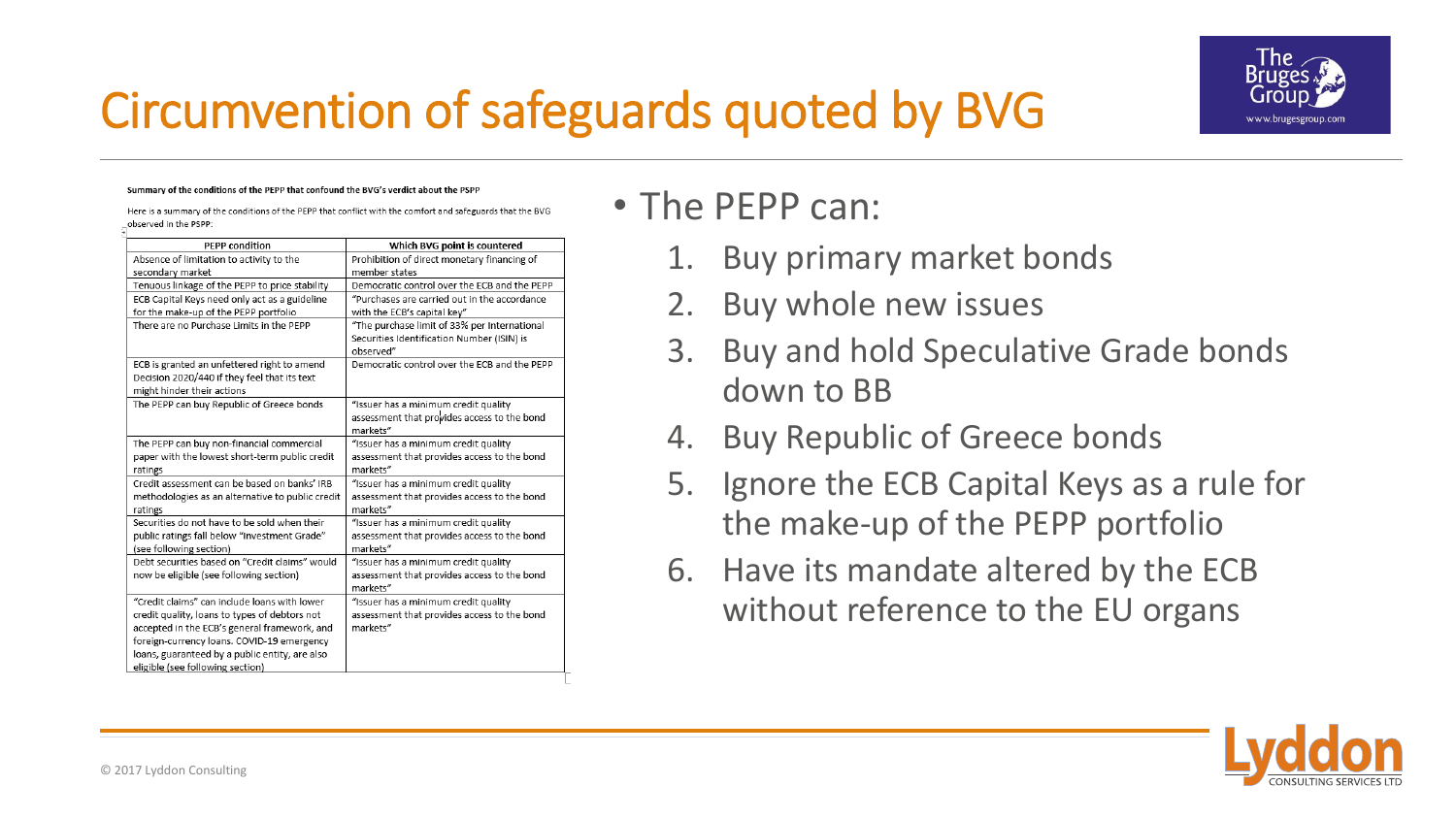# False prospectuses of Eurozone public issuers



Eurostat figures for EU public sector debt take no account of Member State guarantee liabilities towards the EU/EIB/ESM

Credit rating agencies have lost their independence thanks to EU regulation

Prospectuses for Eurozone public issuers understate the credit risk being taken by the investor – by as many as four credit rating notches (one for each factor)

Eurostat figures do not capture all public sector debts such as those of water, power and transport utilities, or InvestEU projects Eurozone public sector credit ratings take no account of there being no genuine Euro sovereign issuer

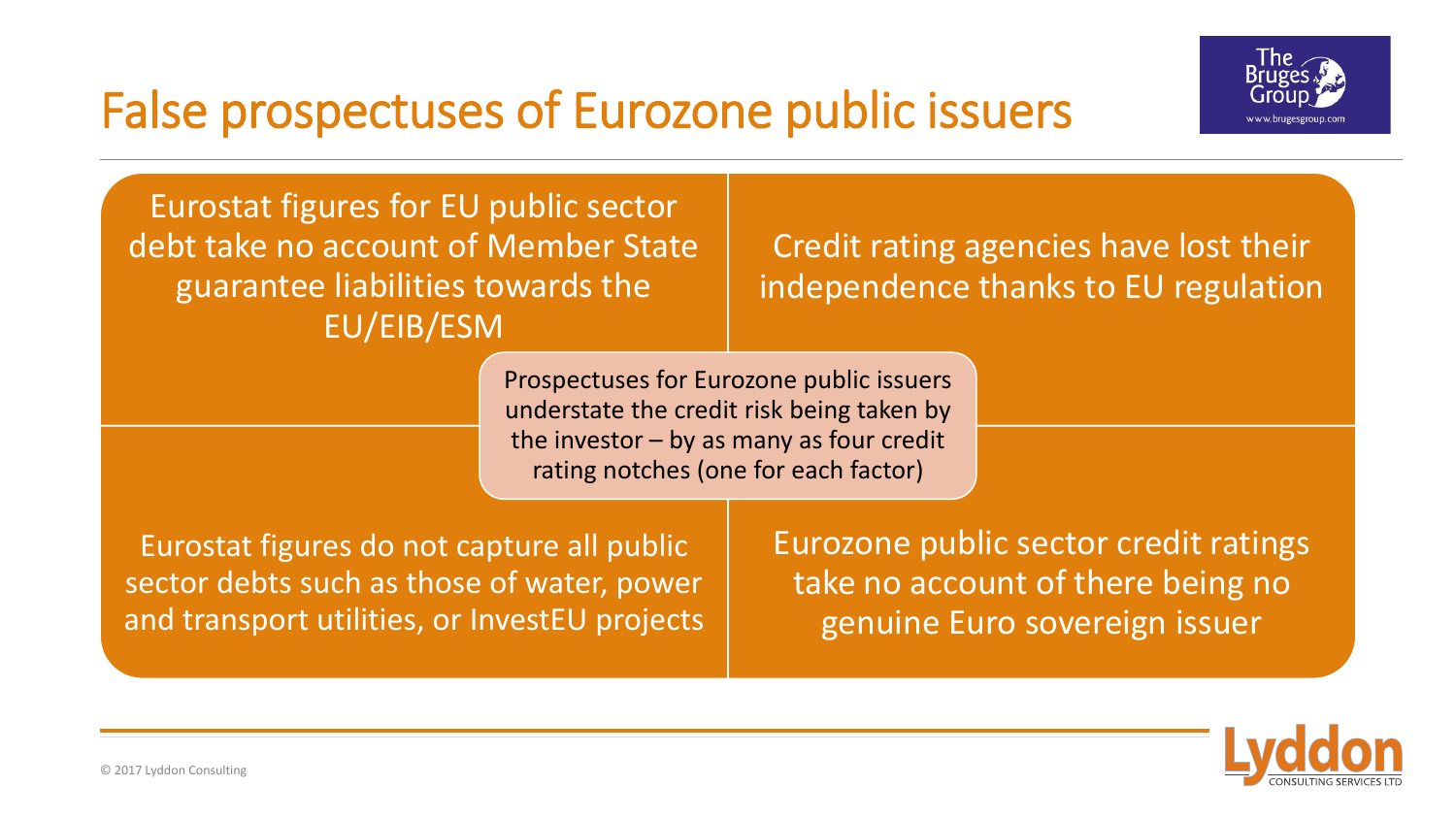

# PEPP compromises credit quality standards

- The normal Credit Quality standards for Eurosystem operations have been relaxed for the PEPP
- From Credit Quality Step 3 (BBB-) to Credit Quality Step 5 (BB)
- Bonds do not have to be sold if they are downgraded to below Investment Grade
- It also means that the PEPP can continue to buy the bonds of Italy, Spain etc. even if they are downgraded to below Investment Grade



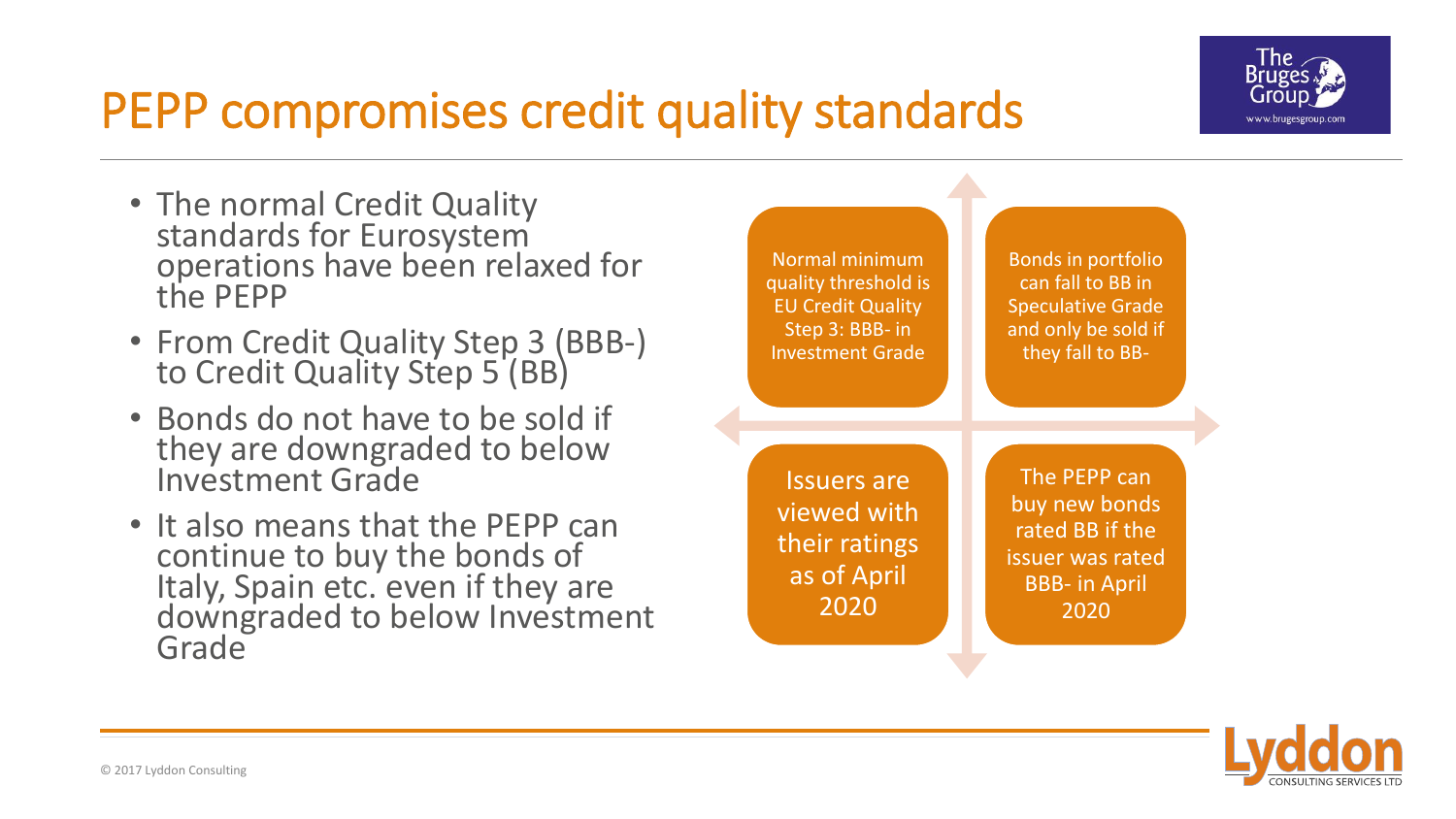

### PEPP is exposed to worst excesses of banks

- PEPP can buy self-securitized bonds owned by Eurozone banks, backed by "credit claims"
- The "credit claims" could be any sort of loan and even Non-Performing Loans (NPLs)
- These bonds do not have to have a public credit rating
- Instead an assessment based on a bank's Internal Ratings-Based (IRB) methodology is good enough if that internal rating is at the level of an acceptable public rating
- "Acceptable" means meeting the relaxed Credit Quality standards



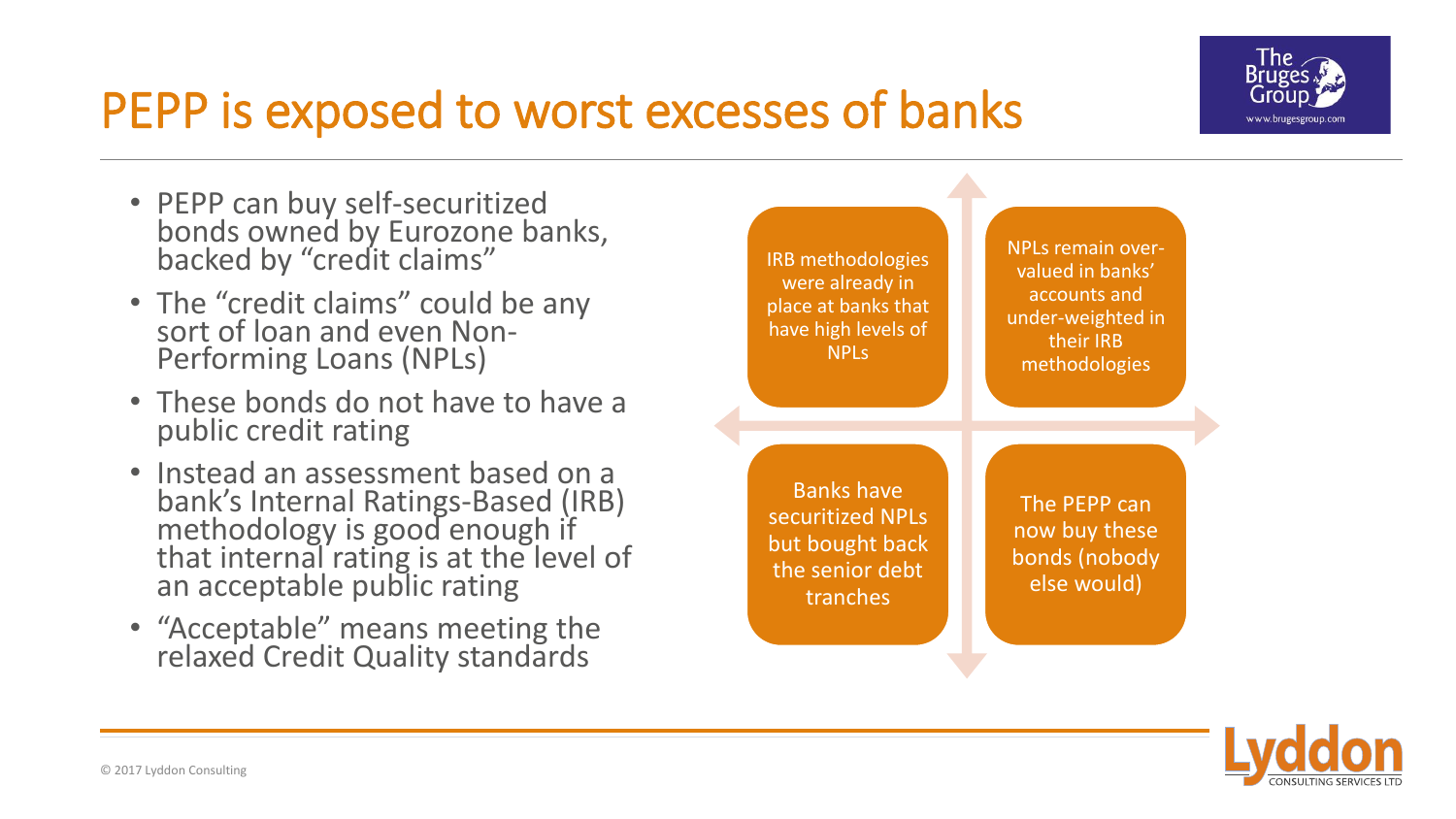



Republic of Greece bonds Tranches of securitized debt based on Bad Loans Self-securitized bonds based on banks' IRB methodologies and carrying an internal rating equivalent to a BB public rating (Speculative Grade) BB+ and BB bonds that were BBB- or better when issued All this garbage ranks as "central bank money" – money that is free of credit risk in Eurozone terminology

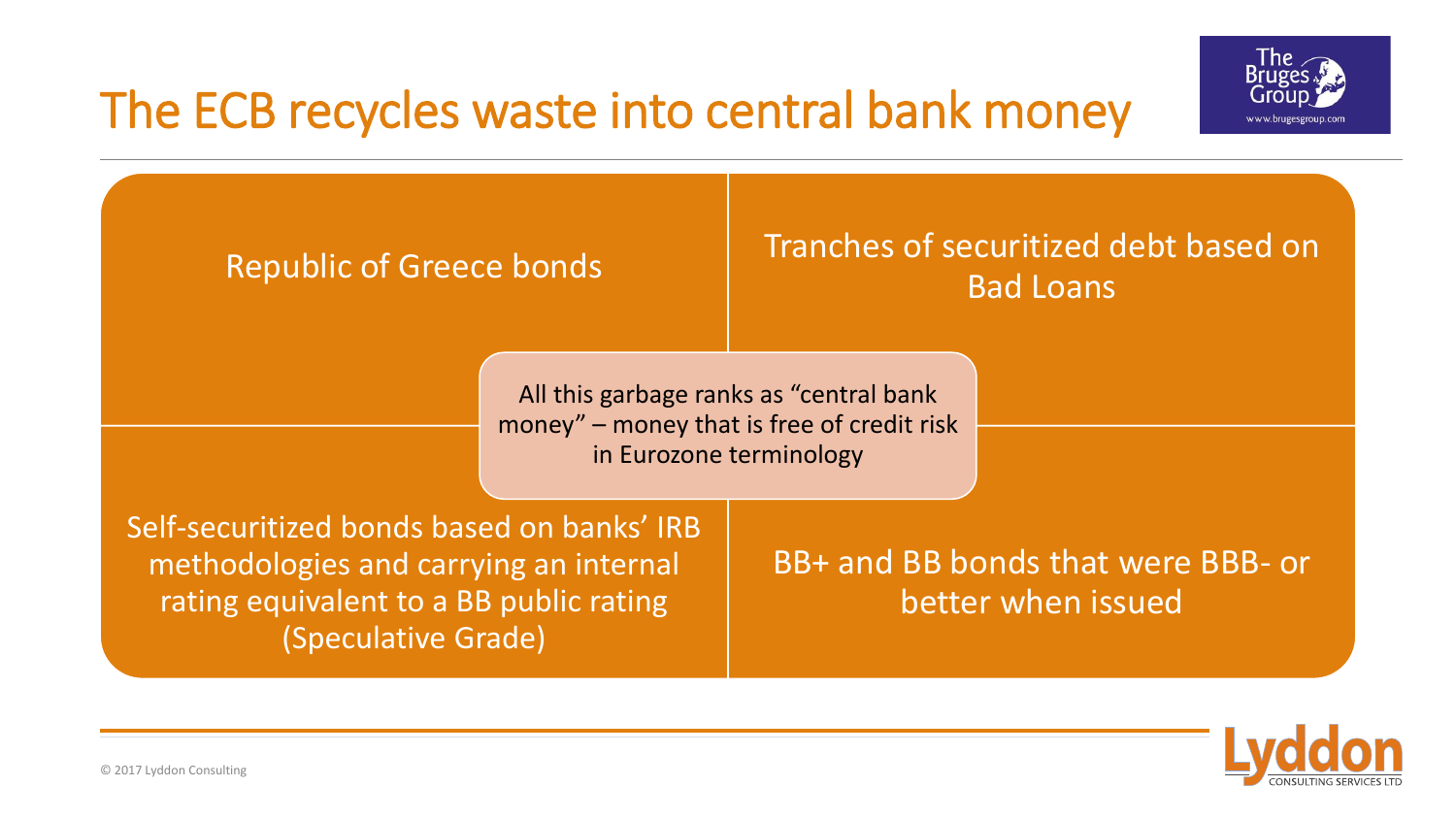

- Why should we connect ourselves porously to this controlled and debased financial market?
- Why should we risk the trust of the City of London in the eyes of the rest of the world by having the bonds of these issuers floated and traded in London based on their questionable prospectuses?
- How much stock is already owned by institutions in the UK?
- How much is owned by the Bank of England?
- How much is relied upon as collateral by the Bank of England for loans to banks in the UK?
- This data should be collected and publicized before the UK commits to any post-Brexit financial services deal